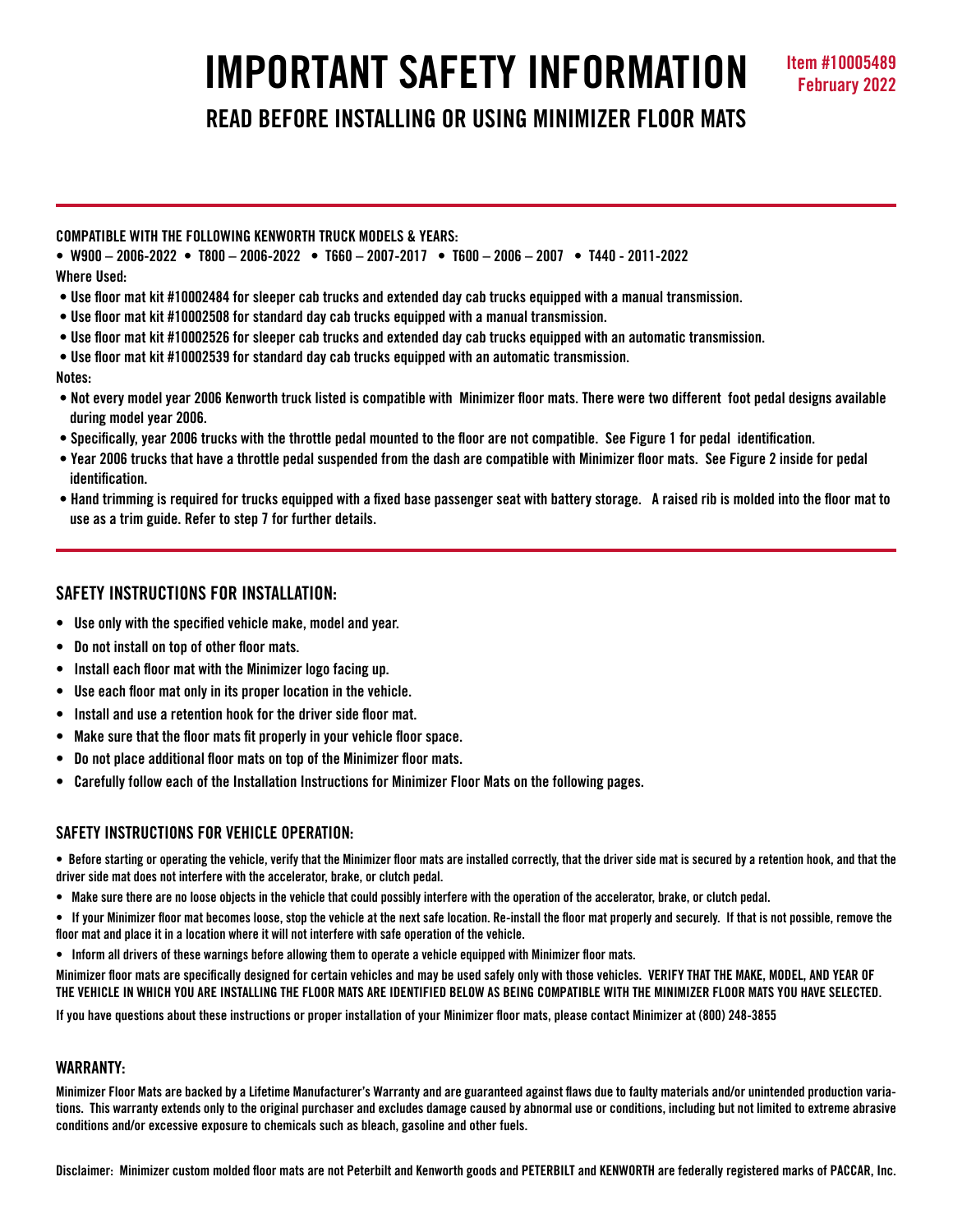**Minimizer floor mats are specifically designed for certain vehicles and may be used safely only with those vehicles. VERIFY THAT THE MAKE, MODEL, AND YEAR OF THE VEHICLE IN WHICH YOU ARE INSTALLING THE FLOOR MATS IS IDENTIFIED ON PAGE 1 AS BEING COMPATIBLE WITH THE MINIMIZER FLOOR MATS YOU HAVE SELECTED.** 

**Figure 1 – Suspended Throttle Pedal**



**Figure 2 – Floor Mounted Throttle Pedal**



# **KENWORTH FLOOR MAT SPECIFICATIONS:**

**Figure 3 – Floor Mat Kit #10002484**



**Figure 4 – Floor Mat Kit #10002508**



**Figure 5 – Floor Mat Kit #10002526**



**Figure 6 – Floor Mat Kit #10002539**



# **INSTALLATION INSTRUCTIONS:**

**1. Remove other floor mats from the vehicle before installing Minimizer floor mats.**

**2. Install the Minimizer floor mats right side up, with the Minimizer logo visible.**

**3. Each Minimizer floor mat is contoured to fit a particular location in the vehicle and may be used safely only in that location.**

**4. The Minimizer floor mat package contains one driver mat and one passenger mat.** 

**5. Position the driver mat in the truck as shown in Figure 7. The driver mat must be pushed all the way forward so the front lip is making full contact with the dashboard trim panels.**

**Figure 7 – Driver Mat Fit**



**6. Inside the package with the installation instructions, locate two black plastic retention hooks and a white tube of Primer 94.**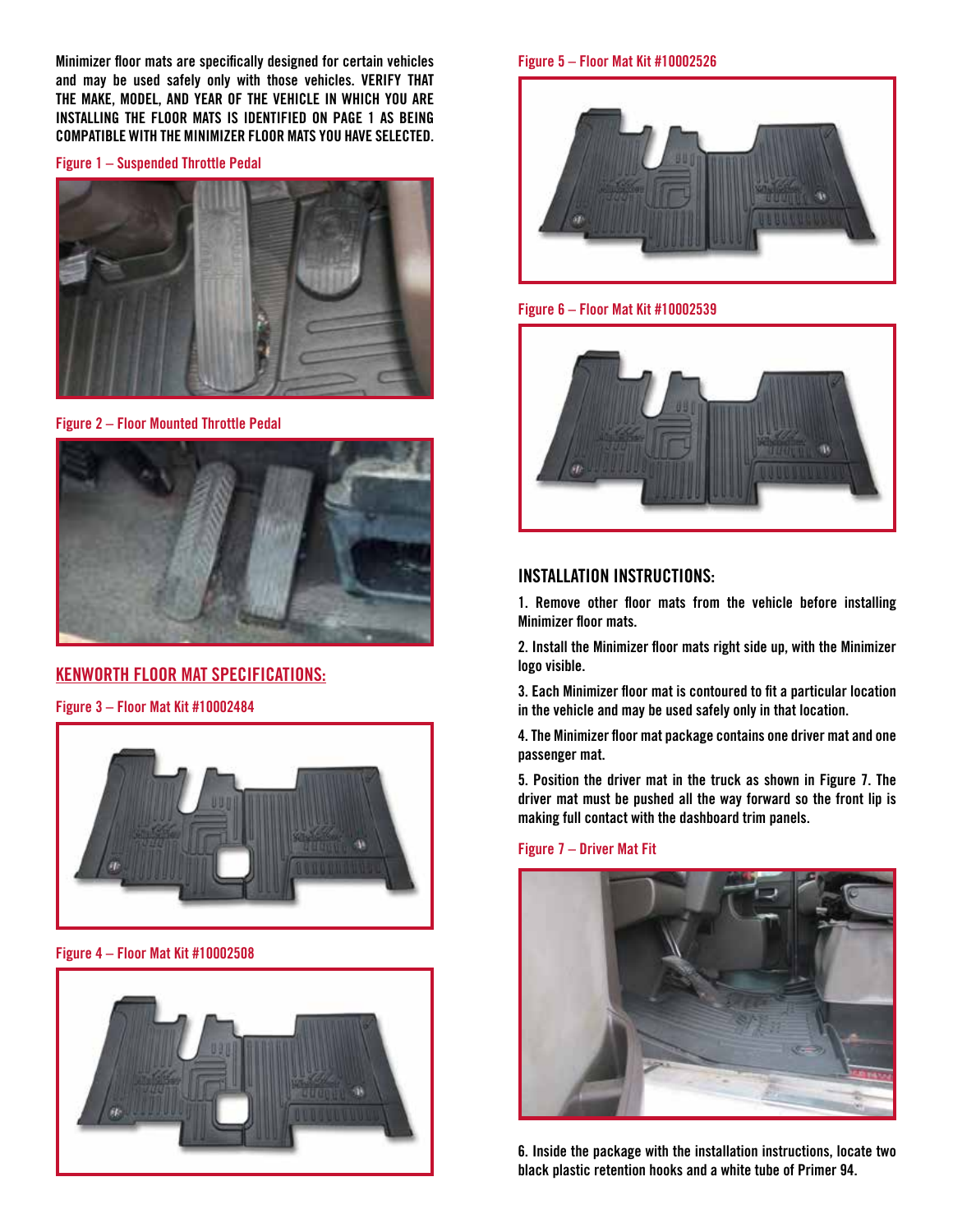**• Floor mat kits for manual transmissions include two hooks. One hook with adhesive backing to secure the passenger mat. The second hook does not have adhesive and is to be used on the driver mat.**

**• Floor mat kits for automatic transmissions include two hooks. Both hooks have an adhesive backing that will adhere to the seat base and the passenger side door threshold.**

- **7. Install the retention hook for the driver floor mat.**
- **a) For trucks with a manual transmission:**

**• Use a #2 Phillips screwdriver to remove the front left-hand screw from the base of the shift boot. Refer to Figure 8 and Figure 9 for screw identification.**

#### **Figure 8 – Remove Screw from Shifter Boot**



**• Insert the screw through the hole in the retention hook as shown in Figure 9.**

#### **Figure 9 – Install Hook on Existing Screw**



**• Replace the screw in the original hole and tighten. Orient the floor mat hook so it points toward the front of the truck.**

**b) For trucks with an automatic transmission:**

**• Locate one of the adhesive backed retention hooks packaged with the floor mat kit.**

**• Unpack the tube of Primer 94 and read the safety precautions printed on the tube.**

**• Place the driver mat in position and confirm that the mat is pushed forward making full contact with the dashboard kick panels.** 

**• The retention hook will be attached to the right side of the driver seat base via a slotted hole in the vertical wall of the driver mat as shown Figure 10.**

#### **Figure 10 – Driver Mat Hook Location**



**• Remove the driver mat from the truck.** 

**• Activate the tube of Primer 94 by crushing the tube at the black dot.**

**• Apply primer to black seat base where the hook will be adhered as shown in Figure 11.**

**Figure 11 – Apply Primer to Seat Base**



- **Allow the Primer 94 to dry on the seat base surface for 5 minutes.**
- **With the hook inserted install the driver mat in the truck.**

**• Peel away the paper backing from the hook and stick the hook to the seat base. The round tip of the hook should face toward the rear of the truck.**

**• Once the hook is in position, apply firm pressure to the hook as shown in Figure 12 for 30 seconds. This will ensure a proper bond to the seat base.**

**• For optimal adhesion, do not disturb the hook for a period of 20 minutes after installation.**

#### **Figure 12 – Apply Pressure to Hook**